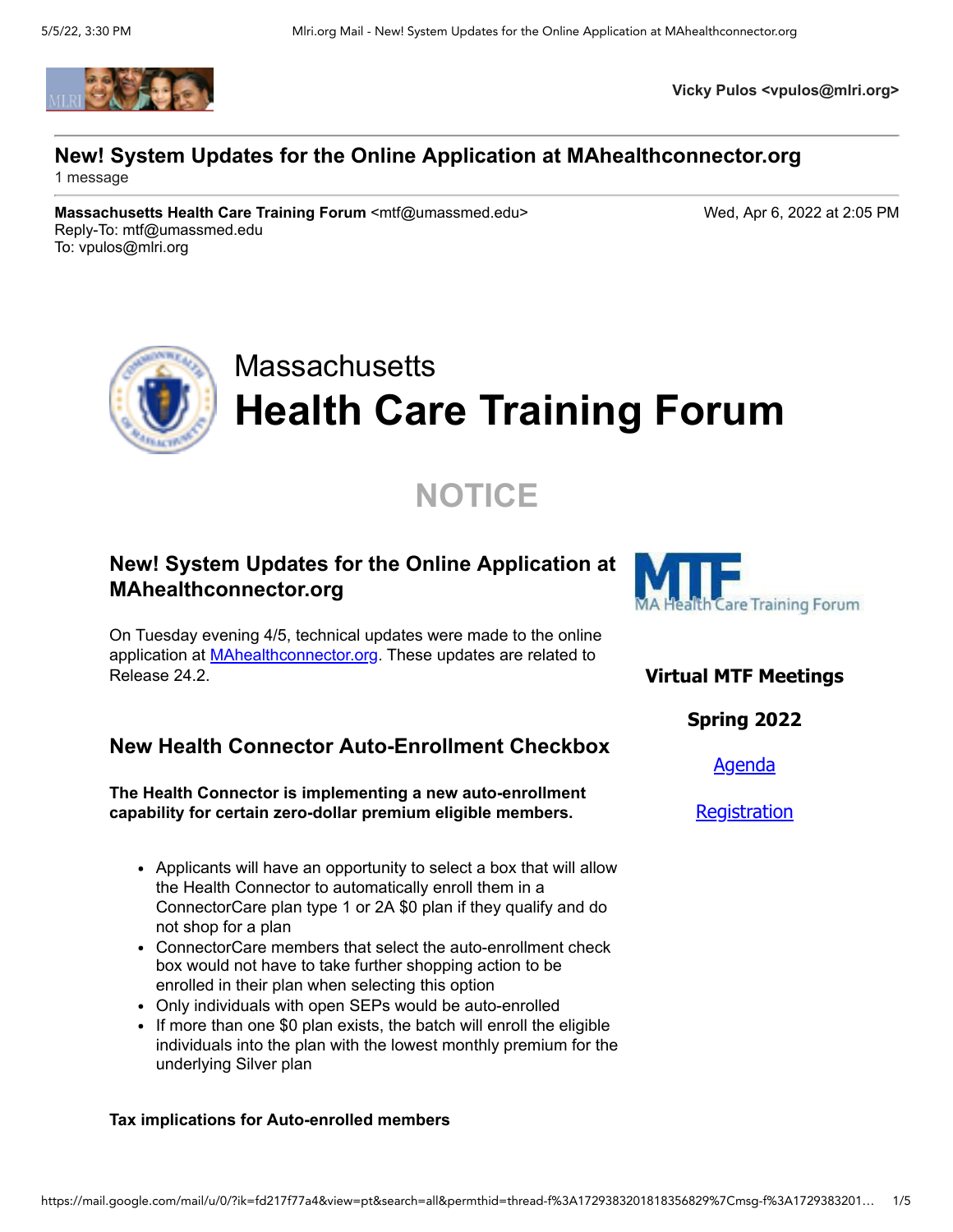#### 5/5/22, 3:30 PM **Mille Application at MAhealthconnector.org** Mille Online Application at MAhealthconnector.org

- Like any member who enrolls in a ConnectorCare plan, these members will be responsible for reconciling any APTCs they receive
- Counsel members before "checking the box" that this is a new feature that can help them get or stay enrolled in coverage; however by checking this box, they are accepting the responsibility for filing taxes and reconciling APTCs
- Remind members to update their application throughout the year with any changes and especially income that could change the amount of APTC they receive to avoid repaying APTCs at tax time



| <b>Application Year 2022</b>                                                                                                                                                                                                                                                                                                                                                                                                                                                                                                                                                                                                                          | <b>Start Your Application</b>                                                                                                                                                                                                          | Family & Household | Income | <b>Additional Questions</b> | <b>Review &amp; Sign</b> |
|-------------------------------------------------------------------------------------------------------------------------------------------------------------------------------------------------------------------------------------------------------------------------------------------------------------------------------------------------------------------------------------------------------------------------------------------------------------------------------------------------------------------------------------------------------------------------------------------------------------------------------------------------------|----------------------------------------------------------------------------------------------------------------------------------------------------------------------------------------------------------------------------------------|--------------------|--------|-----------------------------|--------------------------|
| <b>Health Connector Automatic Enrollment</b>                                                                                                                                                                                                                                                                                                                                                                                                                                                                                                                                                                                                          |                                                                                                                                                                                                                                        |                    |        |                             |                          |
| If you and your dependents are eligible for a Health Connector plan with a \$0 premium, you can choose to be automatically enrolled in that<br>plan.                                                                                                                                                                                                                                                                                                                                                                                                                                                                                                  |                                                                                                                                                                                                                                        |                    |        |                             |                          |
| Check this box to give the Health Connector permission to automatically enroll you and your dependents in a \$0 Health Connector plan. If you<br>are eligible for more than one \$0 plan, the Health Connector will select one for you.                                                                                                                                                                                                                                                                                                                                                                                                               |                                                                                                                                                                                                                                        |                    |        |                             |                          |
| By checking this box, you agree to the following statements:                                                                                                                                                                                                                                                                                                                                                                                                                                                                                                                                                                                          |                                                                                                                                                                                                                                        |                    |        |                             |                          |
| . I understand that if I am automatically enrolled in a Health Connector plan, I will be accepting Advance Premium Tax Credits from the<br>federal government to help pay for that plan, and I must file a federal income tax return for each year I receive those tax credits.<br>. I understand that I may have to repay some or all of those premium tax credits if my income is higher than what I reported to the Health<br>Connector in this application or if I gain access to or enroll in other coverage during the year and do not report it to the Health Connector.<br>. I have read and agree to the Terms and Conditions of Enrollment. |                                                                                                                                                                                                                                        |                    |        |                             |                          |
|                                                                                                                                                                                                                                                                                                                                                                                                                                                                                                                                                                                                                                                       | If you are automatically enrolled in a plan, you will have an opportunity to change to another plan, if one is available in your area. You will<br>receive more information about your plan options after you submit your application. |                    |        |                             |                          |
| <b>Back</b>                                                                                                                                                                                                                                                                                                                                                                                                                                                                                                                                                                                                                                           |                                                                                                                                                                                                                                        | Continue           |        |                             | February                 |

## **Citizenship and Immigration**

The system update includes a new document selection option for both the Citizenship and Immigration document selection screens to allow individuals to indicate when they do not have a required document available from the predefined list.

#### **U.S. Citizen Document Selection Updates**

- If an individual indicates they are a naturalized, acquired, or derived U.S. Citizen and their status cannot be verified by SSA, the HIX will present a new document selection option to select if they do not have a Naturalization or Citizenship Certificate available.
- The new selection option will state: "*I am a naturalized, derived, or acquired U.S. citizen, but I do not have a Naturalization Certificate or Citizenship Certificate, and I need more time to provide acceptable document information.*"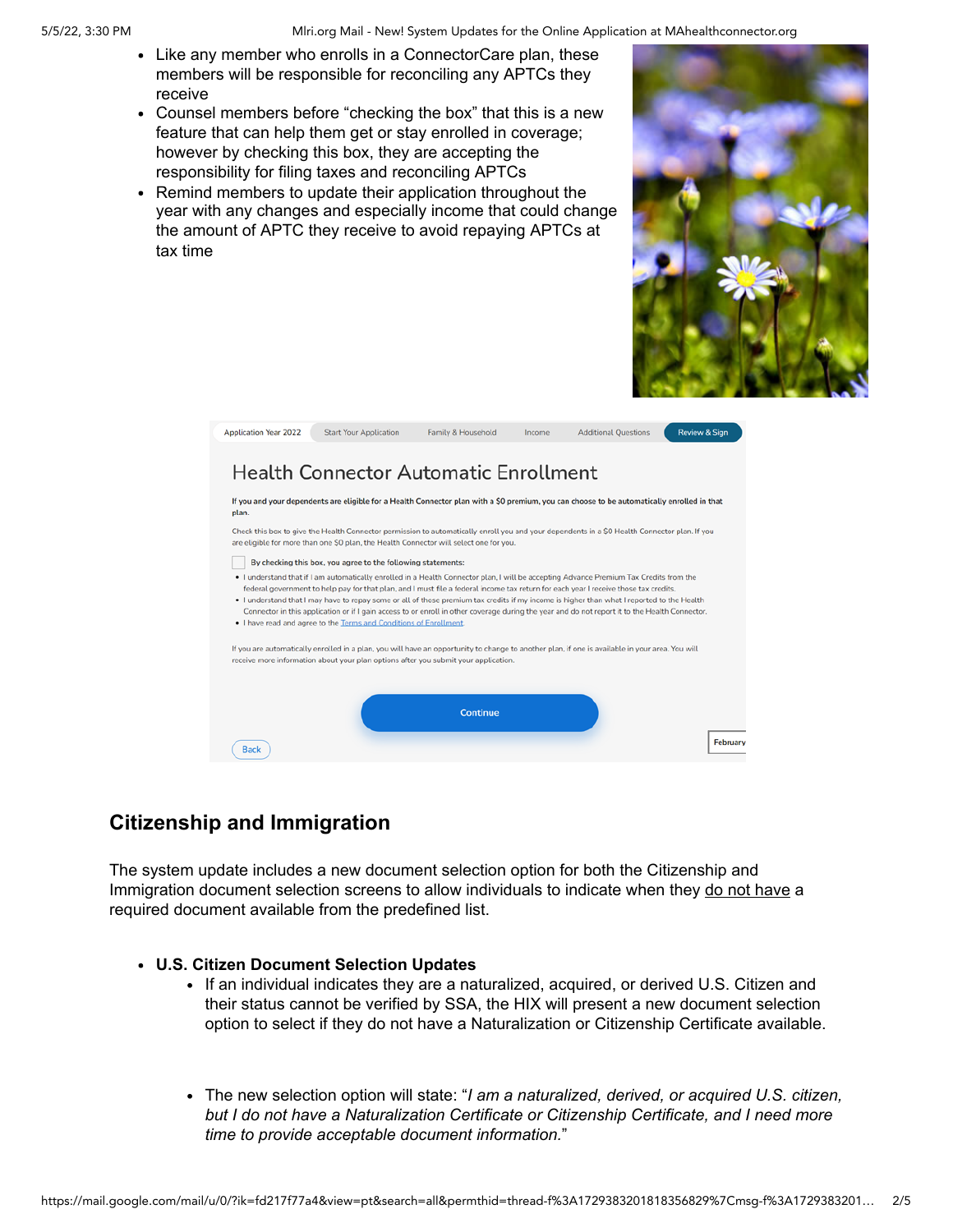#### **Immigration Document Selection Updates**

- If an individual indicates they have an eligible immigration status but does not have an immigration document available from the predefined list, the HIX system will present a new document selection option to allow the individual to select.
- The new selection option will state: "*I have an eligible immigration status, but my immigration document is not available at this time and I need more time to provide this information, or my immigration document is not listed above, or my immigration document does not have the required information.*"

When either of these options are selected, either a citizenship or immigration RFI will be sent to the member or applicant. The applicant or member will be given a reasonable opportunity period (90 days) to provide proof of their citizenship or immigration document.

Individuals who need more time to provide proof of immigration status can request a reasonable opportunity extension. The extension must be requested **before** the original immigration RFI due date. Once granted, the extension will give up to 90 more days to provide immigration proof.

Note:

- The new "no document" type selection options will contain tool tips and users should select this **only** if they have a valid citizenship or immigration status, but do **not** have a required document from the predefined list provided in HIX.
- The following are examples of applicants who may be expected to use the new "no document" selection options:
	- Individuals who are newly naturalized and have not yet received their naturalization certificate.
	- PRUCOL individuals who have applied for an immigration status but have not been granted a status yet and do not have a document available from the predefined list (e.g. PRUCOLs with I-797 applications that do not contain Alien or I-94 numbers.)
	- Afghan Evacuees or Cuban/Haitian Entrants who have fled their countries and did not have an opportunity to get their immigration documents in order.

## **Reminder: Valid Nonimmigrant Visas**

Per MassHealth regulations, applicants, and members with valid, unexpired "nonimmigrant visas" such as B1 (work visa) and B2 (visitor) visas are considered Immigrants Lawfully Present (ILP). Other valid nonimmigrant visas such as J1 (work and study-based exchange visa) and F1 (student visa) would also place a member into ILP status. If an applicant or member with a nonimmigrant visa satisfies residency and other requirements, they may be eligible for MassHealth benefits or Health Connector coverage.

In some situations, a person may enter the country on a valid nonimmigrant visa and apply for a different immigrant status during that time. If an applicant's nonimmigrant visa expires, but the applicant can provide proof of their filed application for an upgraded status with the Department of Homeland Security (DHS), or for an extension of their visa (and they do not yet have employment authorization) they may qualify for PRUCOL or Person Residing Under Color of Law status.

In some situations, if a nonimmigrant visa expires, and the applicant or member has not yet applied for an extension or an upgraded status, they may qualify for PRUCOL status if the circumstances of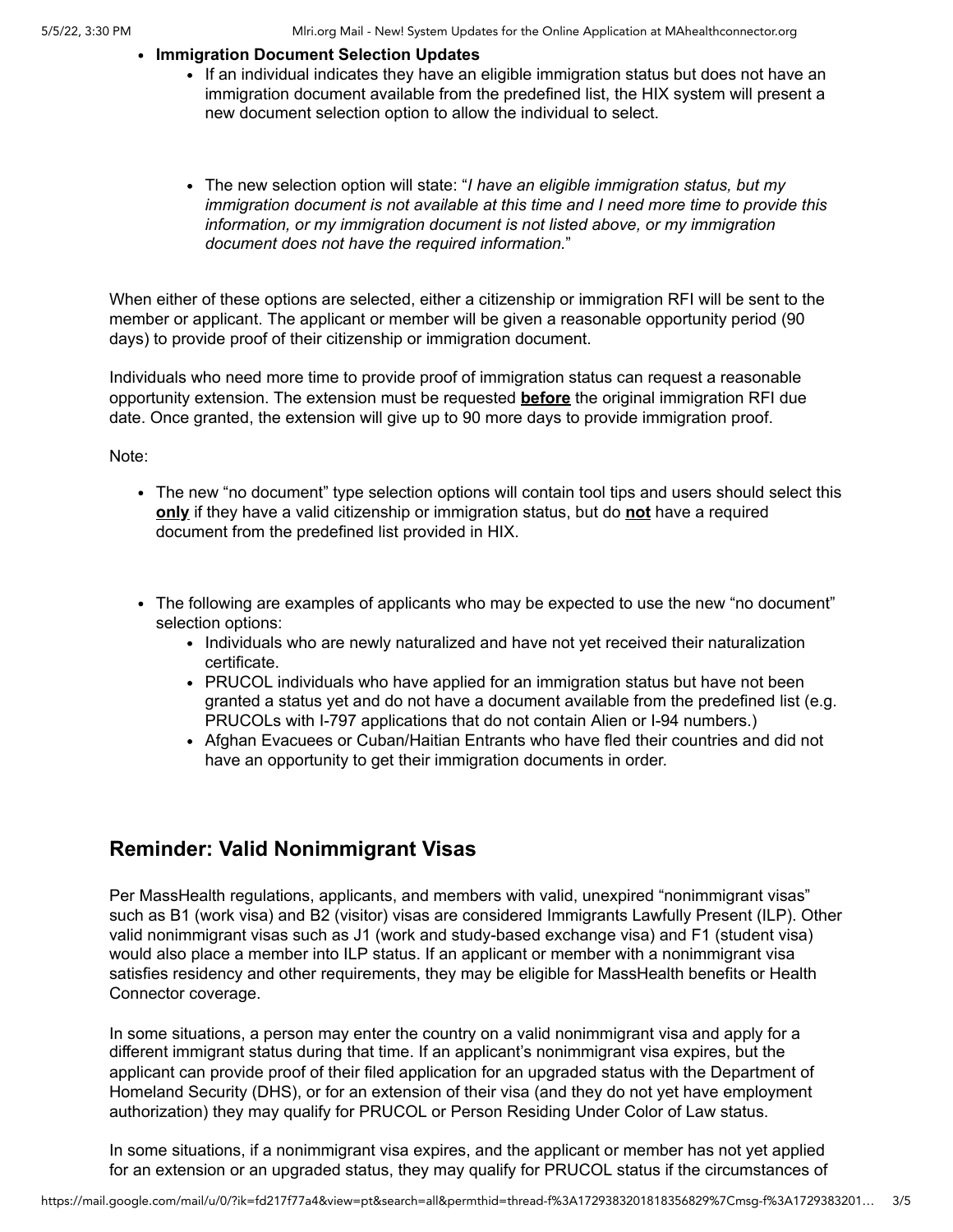5/5/22, 3:30 PM **Mullace Accord Mullace Mail - New!** System Updates for the Online Application at MAhealthconnector.org

their case indicate that DHS is not contemplating enforcing departure. An example of this situation currently would include a Ukrainian individual who entered after March 1, 2022, who has an expired visitor visa, and has not yet applied for a visa extension or for an upgraded status.

Please review an applicant or member's immigration documents carefully to ensure accuracy in determining the most appropriate benefits.

#### **Please review these recently published MassHealth Eligibility Operations Memos, which have important information about eligibility for certain noncitizen groups**

[EOM 22-03: Eligibility Rules for Cuban and Haitian Entrants](https://r20.rs6.net/tn.jsp?f=001qKFZQibfJO2dnZSJjDC_SKM7JXL3dHZs8aZf5EU_rC4gukBlBFxX8JkJ_NrsAEGADh5sqFc-3q-oLn6szuIod9607c3AJpATnysf4xDVCLCqm23RiNYvVoO9znfWgHbabEfFkhltFTHYWV7cozk_R02YlgCP5u5iq6y1N3qCFh1Vu4Xg2FvDb-SaEaVohP1V2tJFd0wsvotFyUkbqU1O0zLGBHvPNWLHnPmZyg2sWkvCOro6IZbapQ==&c=PysnAfdGgUNafgCnb91rX5GHMOXfwUZYlo5pMil6cE724O3E1m0XIA==&ch=3ZEf2eHWjwwBEY6lwUz0NV5GjMj2x550zUkzzOmkTZrFoQsTENa4Pw==)

[EOM 22-04: Verification of PRUCOL Status](https://r20.rs6.net/tn.jsp?f=001qKFZQibfJO2dnZSJjDC_SKM7JXL3dHZs8aZf5EU_rC4gukBlBFxX8JkJ_NrsAEGAsG71IPGrvhNvaq7sahaLzhO7XXyAF-BPj8Uyd_kRs-bf7pXG_TnvOTlE3rZG1HnEw8_0B4-9mvmv6OufIrdtoAf0t0qED8vGUrbjPMhCFUPpwklWrO_4Ow2YVk-h7Y408bEZ8ESEFLyLp52G-OJfFClhSCQML2Dh&c=PysnAfdGgUNafgCnb91rX5GHMOXfwUZYlo5pMil6cE724O3E1m0XIA==&ch=3ZEf2eHWjwwBEY6lwUz0NV5GjMj2x550zUkzzOmkTZrFoQsTENa4Pw==)

[EOM 21-15: MassHealth Benefits for Afghan Immigrant Evacuees](https://r20.rs6.net/tn.jsp?f=001qKFZQibfJO2dnZSJjDC_SKM7JXL3dHZs8aZf5EU_rC4gukBlBFxX8JkJ_NrsAEGAVuwrJj76Hg0A6oWUfxxoqR_X5CVOslBQjWY4pOXE6xGzBi1Rn393pfRsWl409aVZ2xe-1aUi7j-ATo1h2BRTgABbGvpSvz59zQQLu94i9tXqjrbmmJ3yxg5BtsKv24JIknrxNFtMEV2Ai7tvSMBWXhfh5IjRr1itJyRT9i1PgK_qH3nYj1QPiA==&c=PysnAfdGgUNafgCnb91rX5GHMOXfwUZYlo5pMil6cE724O3E1m0XIA==&ch=3ZEf2eHWjwwBEY6lwUz0NV5GjMj2x550zUkzzOmkTZrFoQsTENa4Pw==)

*Note,* Certified Application Counselors and Navigators can review information about different categories of immigration, including PRUCOLs, in Citizens and Noncitizens course found in the LMS.

### **Learn More**

To learn more about each of these new system enhancements, please attend one of the upcoming Learning Series presentations as part of the **[Spring MTF webinars](https://r20.rs6.net/tn.jsp?f=001qKFZQibfJO2dnZSJjDC_SKM7JXL3dHZs8aZf5EU_rC4gukBlBFxX8FCX1EkSB3cN_xmipQ90sbb425GfRSoZdyval1dI2SRJYl6QYUQXqrPdWkzJHDhqOHe8I-fmgyJbHL2GqvDLXRVUlE1V_Uyub22cc9EXAoq1gLsAbXvjBKQuLdXDSn_ONDlHkJEeCOTsu8sY2zxmAfM=&c=PysnAfdGgUNafgCnb91rX5GHMOXfwUZYlo5pMil6cE724O3E1m0XIA==&ch=3ZEf2eHWjwwBEY6lwUz0NV5GjMj2x550zUkzzOmkTZrFoQsTENa4Pw==)**. During those sessions, staff from the Health Connector and MassHealth will review each of these updates and answer your questions.

## **Reminders regarding system updates for the Online Application at MAhealthconnector.org**

It is recommended that following any systems release or update, Assisters should clear their cache or internet history before accessing the online application or the Assister Portal for a better web experience (if you need assistance, please check with your PC support team).

For more technical information, visit [https://www.mahealthconnector.org/start](https://r20.rs6.net/tn.jsp?f=001qKFZQibfJO2dnZSJjDC_SKM7JXL3dHZs8aZf5EU_rC4gukBlBFxX8DAtQ_b1bIxvN6QUeO2WyIbFGtYlS8NS854g5-1rJdLmzvkgQoXU0XsJcOIBDCBk5A_jtJ7GcHu0v5ioTQ0emjhqAbsuUoO4yLmCvHuUDP74G1ggI-GdQv3sknpoHJvGbzmFBlplNwNLfeqFj5P2iulFs0YYGpLlOZTLwPr5KEhBYvNUNm8voq1RUTn1DA8teZg6FTP3_9cBe1kBZvx8-7dyQXy3Y-MNnV-cG_m9jfWM5TsDy3KGqBik3V-zvQFTdqZH8zeCaD3Gp9XIlL2mwIEm8V1QCo4C-F84DHjSmTmFkytw_LWjBUFBlSKbIzs25EVWGNUS_dSuHlw3_qfadHnbmVI-aRjkWsW7hcTkRiarqhdw5M4KNCf2SxU_BPAUeKi-SKux_P1JCH8bwENqANhgobqaTeIUerAGGvpjiZvgijW_0sdGdJhreX0xLKohIS8-VniC_BQn2lkaWbo3bLOl5dau6AdWeeHLMraKanv9rRLvBglzk9Mbmh7QXEcG9q7DRbS1Bd4POWa7iQRo1lMZ2wojuKE-FotiB5dy6-r1PCBrJ3NPfORoiQgw5J5DICfwhhDe2s6N6GHlYhb4KMUqj8Itynp3_mrc1sSuqvnANF0l3X2O1Ne3jNdkzDdqiSyif-B6S4-b53T5QllHb_dEsUk4gZCm6tGUy7m01mO6f-a-dH98B0p_nzwvWiyONAi6wNUWBdZB&c=PysnAfdGgUNafgCnb91rX5GHMOXfwUZYlo5pMil6cE724O3E1m0XIA==&ch=3ZEf2eHWjwwBEY6lwUz0NV5GjMj2x550zUkzzOmkTZrFoQsTENa4Pw==) then scroll down to choose the subsection: **How to clear your browser's cache (history/memory).**

Thank you, MassHealth and the Health Connector

> MA Health Care Training Forum | 508-856-4306 | [mtf@umassmed.edu](mailto:mtf@umassmed.edu) | [http://www.masshealthmtf.org](https://r20.rs6.net/tn.jsp?f=001qKFZQibfJO2dnZSJjDC_SKM7JXL3dHZs8aZf5EU_rC4gukBlBFxX8IgYZZoebesLTjIbDuLZ8RlOWfiKchxdiowpbZ-uDKc98YirmYN3fdQRSYfzT9dauvOcLbkYyRPGqsziv8UpfMfENkhnrimSDcpoU3i0kod8&c=PysnAfdGgUNafgCnb91rX5GHMOXfwUZYlo5pMil6cE724O3E1m0XIA==&ch=3ZEf2eHWjwwBEY6lwUz0NV5GjMj2x550zUkzzOmkTZrFoQsTENa4Pw==) UMass Chan Medical School - Commonwealth Medicine

> Massachusetts Health Care Training Forum | [333 South Street](https://www.google.com/maps/search/333+South+Street+,++Shrewsbury,+MA+01545?entry=gmail&source=g), [Shrewsbury, MA 01545](https://www.google.com/maps/search/333+South+Street+,++Shrewsbury,+MA+01545?entry=gmail&source=g)

[Unsubscribe vpulos@mlri.org](https://visitor.constantcontact.com/do?p=un&m=001MX8fXVBHoHEynS5tIpRWuA%3D&ch=8500fd10-368d-11e3-b40c-d4ae527548e1&ca=8b1c55c7-7d3b-440b-b80c-a148ccba0011) [Update Profile](https://visitor.constantcontact.com/do?p=oo&m=001MX8fXVBHoHEynS5tIpRWuA%3D&ch=8500fd10-368d-11e3-b40c-d4ae527548e1&ca=8b1c55c7-7d3b-440b-b80c-a148ccba0011) | [Constant Contact Data Notice](https://www.constantcontact.com/legal/customer-contact-data-notice) Sent by [mtf@umassmed.edu](mailto:mtf@umassmed.edu) powered by